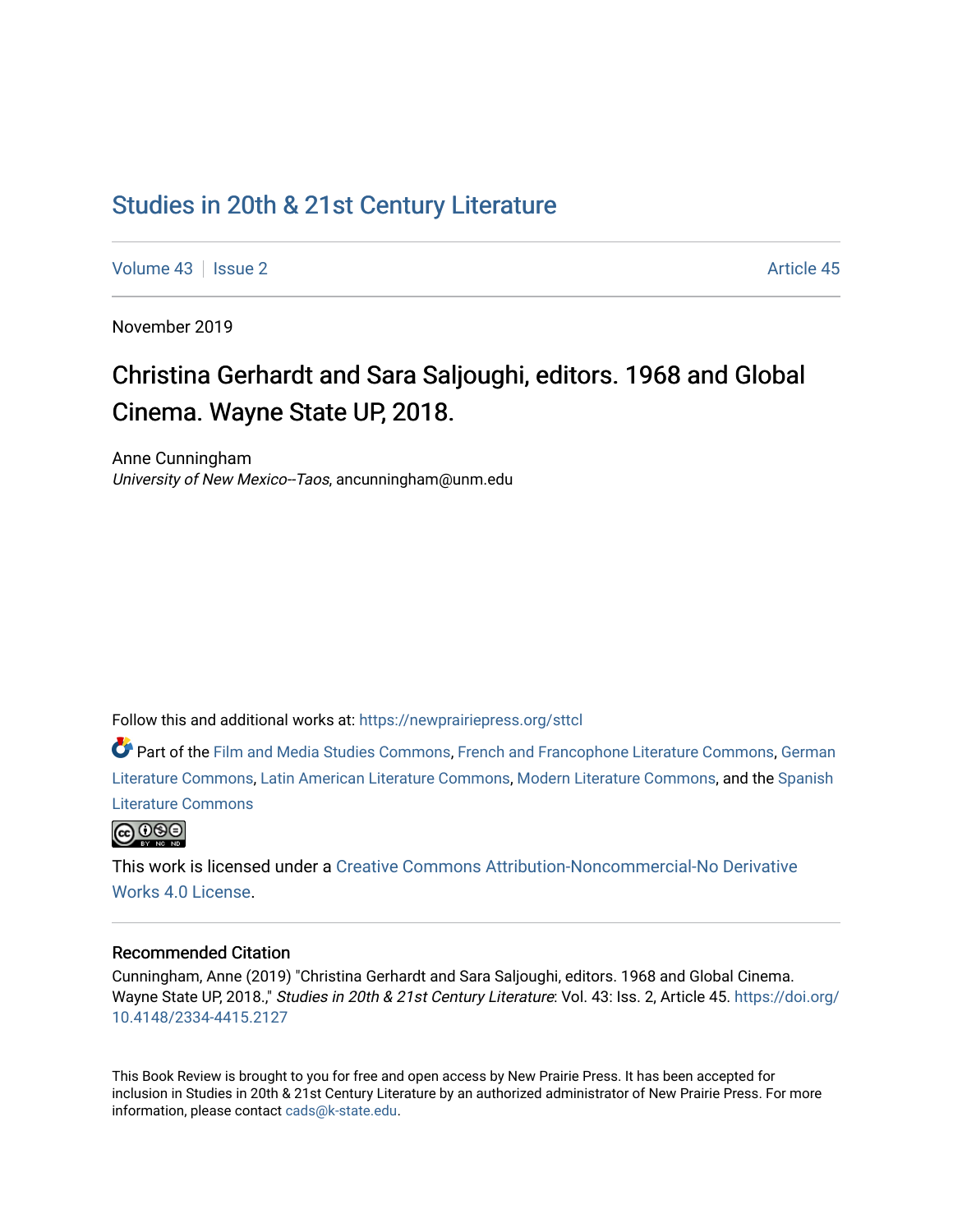### Christina Gerhardt and Sara Saljoughi, editors. 1968 and Global Cinema. Wayne State UP, 2018.

### Abstract

Review of Christina Gerhardt and Sara Saljoughi, editors. 1968 and Global Cinema. Wayne State UP, 2018. 422 pp.

### Keywords

Cinema, Global, Imperialism, 1968, International Film Studies, Post Colonialism, Feminism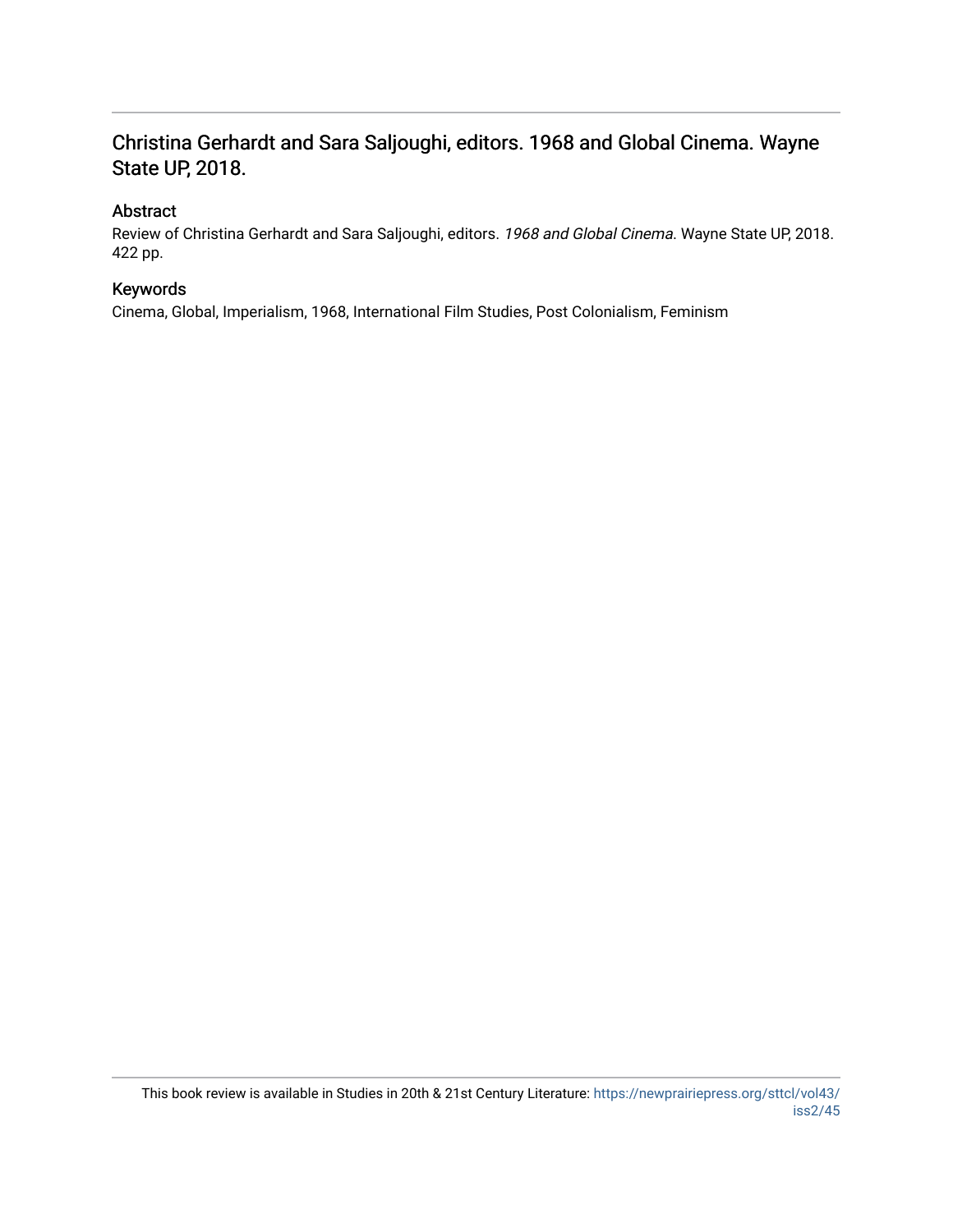Christina Gerhardt and Sara Saljoughi, editors. *1968 and Global Cinema*. Wayne State UP, 2018. 422 pp.

There is a wide range of scholarship about the events of May 1968 France, also known as "the long 1968," and its cultural impact. The term is relatively new, reflecting the efforts of recent scholarship to expand the cultural and historical events associated with the year. Richard Vinen's recent book *The Long 1968* (2018) and this book are both examples of a wider wave of scholarship that recontextualizes the year in a broader historical context. The editors' introduction of *1968 and Global Cinema* briefly surveys the most critical of existing publications, and gives insightful summaries of select critical works on the period. Yet as the editors point out, few studies frame the events of the long 1968 as *longer* (2). The editors argue that in order to expand the critical lens and a create a more inclusive and further reaching understanding of the events and the cinema that emerged from this era, a more "processual" periodization that emphasizes a vast set of artistic, political, social, and economic practices should be accounted for and considered. This collection of essays serves as a much-needed intervention and supplement to previous critical studies. The editors begin with the useful question of how to revisit the topic with a new approach: although plenty of scholarship exists on the late 1950s and 1960s and in particular on the French New Wave, few of these put the cinema of 1968 into a dialogue that spans across decades and national boundaries.

At the heart of the book lies a consideration of how relationships formed among social movements globally, and it effectively places emphasis on the global dimension of 1968 by including previously neglected regions in order to expand the reach of current global cinema studies (3). Offering a significant body of work to fill this gap in scholarship, the editors' selection of 19 essays written by international cinema scholars explores previously undervalued nations, angles, and cultural phenomena that emerged from the dramatic political stage producing what we understand today as a 1968 global cinema. The essays also expand the period and consider film movements from the 1970s to produce a longer history of 1968. Previous studies have focused all too narrowly on the most renowned French new wave *auteurs* like François Truffaut and Jean-Luc Goddard, as well as the Left Bank cinema of Chris Marker. The essays in this collection all point to the ways in which films from multiple nationalities contributed to the politics and aesthetics of the long 1968. The editors are careful to point out however that they do not view the cultural production of the long '68 as inherently having a universal aesthetic or political norm—despite overlaps in realism, ideology and modernism in the cinema works at hand; rather, their goal is to expand what is meant by global, girded in an examination of how previously overlooked national cinemas of the time were engaged in radical politics.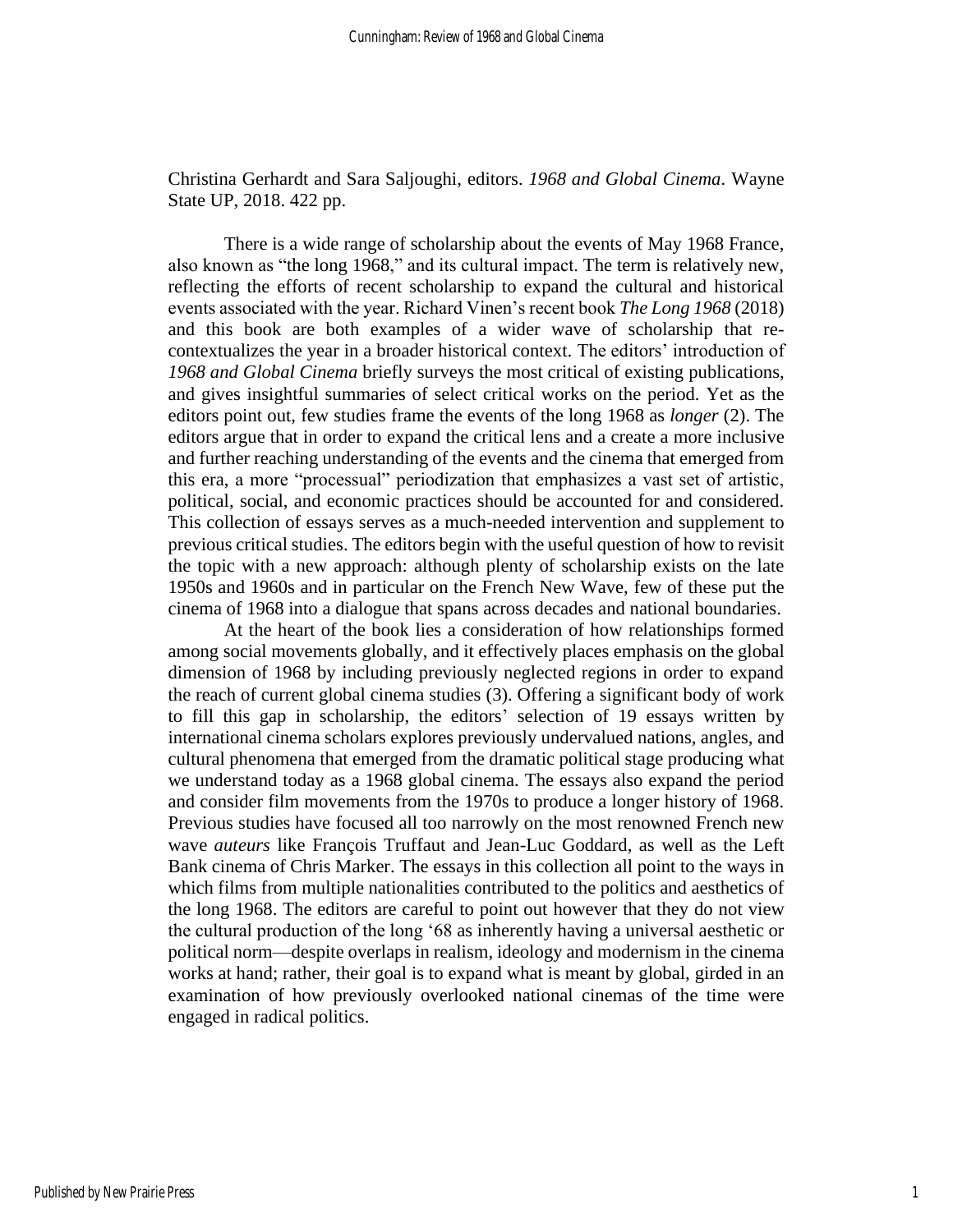While this approach is invaluable and long overdue given our current age of criticism that responsibly sets out to illuminate and redress cultural marginalization, readers would benefit from a deeper clarification on the important core concept of "global" and why it needs renewal as it pertains to their study. Both the editors and many of the contributing authors tend to gloss over much of what is at stake in re-appropriating the term "global"— the editors' introduction would have been more effective for readers had it thoroughly unpacked how "global" has long been used in reference to western imperialism, and they fail to parse out exactly how their "nuanced" understanding of the term serves as a corrective, or seeks to undermine the unfortunately vast and violent history of western supremacy.

This is not to say that the editors failed in selecting contributions that do indeed help us rethink global cinemas and radical politics associated with the long 1968. They curated a much needed collection of essays that do just that—and the book is a valuable tool for any scholar, student, or instructor who is researching or teaching global cinema studies and/or the events of 1968, but it is particularly useful for those explicitly concerned with the history of colonization, radical politics, and cinema. Each contribution addresses an overlooked aspect of the era and its film production, and as varied as the selections are, they share in common the importance of demonstrating the links between so called Third World Cinemas and so called First World Cinemas. In other words, these essays consider in dialogue how imperialism and colonization influenced the cinemas produced in exploited countries and also impacted films of the so called First World—a link that has not been examined in such depth or with such breadth before this volume.

The book is organized chronologically into two sections, with essays addressing both the cultural production from the longer 1968 and its impact on later political movements and cinema. Robert Stam's excellent chapter that is part history, part case study, and part overview of radical politics and cinema, "'The Long 1968' and Radical Film Aesthetics," is a fitting opener, and one of the more insightful from the collection. Editor Christina Gerhardt's contribution considers short student films from the era, and their relationship to and influence on later films as well as second wave feminist movements in West Germany. Sara Saljoughi's brilliant "Political Cinema, Revolution and Failure: The Iranian New Wave, 1962-79" closes the volume, and certainly is in keeping with the editors' overall aim to draw attention to film movements from the era that have been routinely left out of critical conversations regarding the long 1968. This collection puts undervalued national cinemas in dialogue with one another, and in effect creates new critical links to renew and expand the interest in this period of cultural production and political action that has suffered from unexamined discourses of failure attached to the radical politics of the movement in our current historical moment of late capitalism. The book certainly provides cinema scholars with